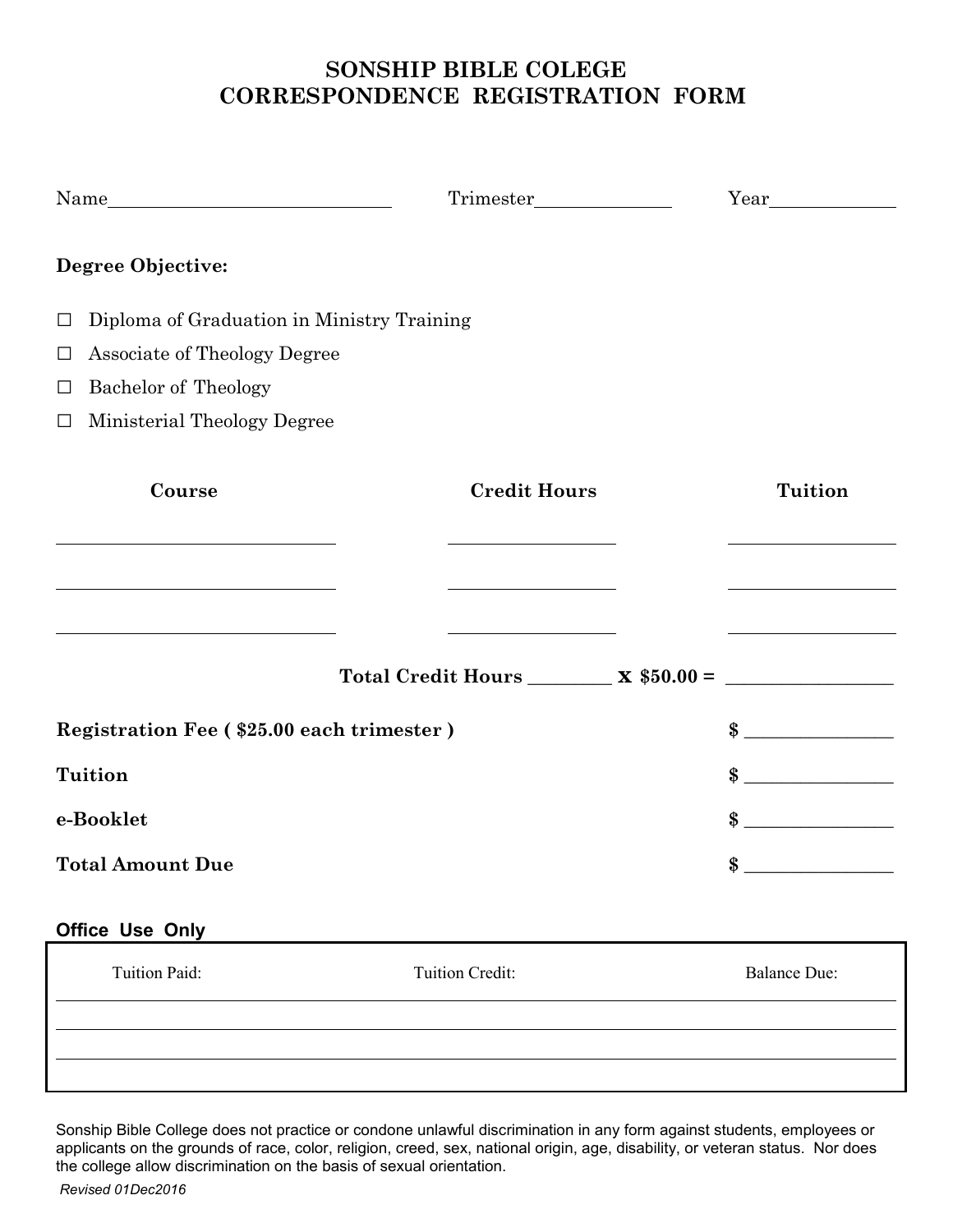## **CORRESPONDENCE COURSES**

## **BIBLE DEPARTMENT**

| <b>SUBJECT CODE</b> | <b>COURSE TITLE</b>         | <b>CREDIT HOURS</b> |
|---------------------|-----------------------------|---------------------|
| BIB 101-102-103     | Bible Doctrine I            | $\boldsymbol{3}$    |
| BIB 123-124-125     | The Cross*                  | 3                   |
| BIB 130-131-132     | Genesis I                   | 3                   |
| BIB 153-154-155     | Genesis II                  | 3                   |
| BIB 176-177-178     | Genesis III                 | 3                   |
| BIB 197-198         | Evangelism                  | $\overline{2}$      |
| BIB 201-202-203     | <b>Bible Doctrine II</b>    | $\boldsymbol{3}$    |
| BIB 210-211-212     | The Gospel of John          | $\boldsymbol{3}$    |
| BIB 220-221-222     | Book of Romans              | 3                   |
| <b>BIB 225</b>      | Romans One                  | 1                   |
| <b>BIB 225</b>      | Romans Four                 | 1                   |
| <b>BIB 225</b>      | Romans Five                 | 1                   |
| <b>BIB 225</b>      | Romans Six                  | 1                   |
| <b>BIB 225</b>      | Romans Seven                | 1                   |
| <b>BIB 225</b>      | Romans Eight                | 1                   |
| <b>BIB 225</b>      | Romans Ten                  | 1                   |
| <b>BIB 225</b>      | Romans Twelve               | 1                   |
| BIB 280-281-282     | Ministry of the Holy Spirit | 3                   |
| BIB 293-294         | Faith in Operation          | $\overline{2}$      |
| BIB 301-302-303     | <b>Bible Doctrine III</b>   | $\boldsymbol{3}$    |
| BIB 309-310-311     | Isaiah                      | $\boldsymbol{3}$    |
| BIB 314-315-316     | Jeremiah-Lamentations       | 3                   |
| BIB 320-321-322     | Acts                        | $\boldsymbol{3}$    |
| BIB 360-361-362     | Mt. Zion & Restoration      | 3                   |
| <b>BIB 390</b>      | The Kingdom of God          | 1                   |
| BIB 401-402-403     | <b>Bible Doctrine IV</b>    | $\boldsymbol{3}$    |
| BIB 405-406-407     | Scripture Explanations I    | 3                   |
| BIB 408-409-410     | Scripture Explanations II   | $\boldsymbol{3}$    |
| BIB 411-412-413     | Scripture Explanations III  | 3                   |
| BIB 414-415         | Scripture Explanations IV   | 3                   |
| BIB 445-446-447     | Tabernacle of David         | 3                   |
| <b>BIB 500</b>      | <b>Bachelor Thesis</b>      | 3                   |

#### **HISTORY DEPARTMENT**

HIS 201-202-203 \*Church History 3

**SUBJECT CODE COURSE TITLE CREDIT HOURS**

Sonship Bible College does not practice or condone unlawful discrimination in any form against students, employees or applicants on the grounds of race, color, religion, creed, sex, national origin, age, disability, or veteran status. Nor does the college allow discrimination on the basis of sexual orientation.